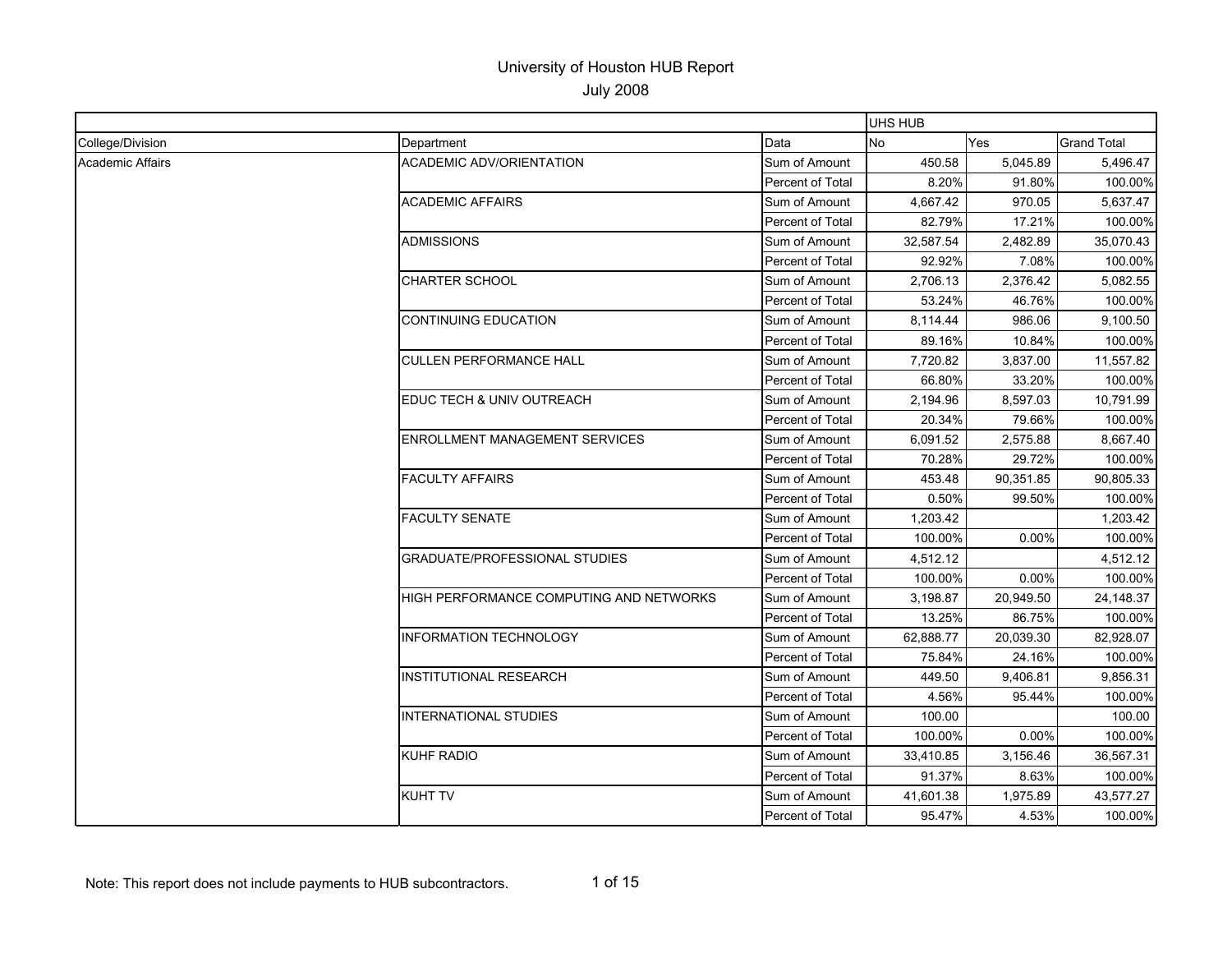|                                   |                                     |                         | UHS HUB      |              |                    |
|-----------------------------------|-------------------------------------|-------------------------|--------------|--------------|--------------------|
| College/Division                  | Department                          | Data                    | <b>No</b>    | Yes          | <b>Grand Total</b> |
| <b>Academic Affairs</b>           | MANAGEMENT INFORMATION SYSTEMS      | Sum of Amount           | 390,789.76   | 68,152.10    | 458,941.86         |
|                                   |                                     | Percent of Total        | 85.15%       | 14.85%       | 100.00%            |
|                                   | REGISTRATION AND ACADEMIC RECO      | Sum of Amount           | 17,088.92    | 897.95       | 17,986.87          |
|                                   |                                     | Percent of Total        | 95.01%       | 4.99%        | 100.00%            |
|                                   | <b>SCHOLARS COMMUNITY</b>           | Sum of Amount           | 7,966.57     | 916.88       | 8,883.45           |
|                                   |                                     | Percent of Total        | 89.68%       | 10.32%       | 100.00%            |
|                                   | SCHOLARSHIPS AND FINANCIAL AID      | Sum of Amount           | 131,813.77   | 37,074.14    | 168,887.91         |
|                                   |                                     | Percent of Total        | 78.05%       | 21.95%       | 100.00%            |
|                                   | SECURITY AND DISASTER RECOVERY      | Sum of Amount           | 170.21       | 563.47       | 733.68             |
|                                   |                                     | Percent of Total        | 23.20%       | 76.80%       | 100.00%            |
|                                   | <b>TECHNOLOGY SUPPORT SERVICES</b>  | Sum of Amount           | 26,666.96    | 71,697.70    | 98.364.66          |
|                                   |                                     | Percent of Total        | 27.11%       | 72.89%       | 100.00%            |
|                                   | UH WELCOME CENTER                   | Sum of Amount           | 38,020.00    | 2,119.68     | 40,139.68          |
|                                   |                                     | Percent of Total        | 94.72%       | 5.28%        | 100.00%            |
|                                   | UNDERGRADUATE STUDIES               | Sum of Amount           | 1,221.65     |              | 1,221.65           |
|                                   |                                     | Percent of Total        | 100.00%      | 0.00%        | 100.00%            |
| Academic Affairs Sum of Amount    |                                     |                         | 826,089.64   | 354,172.95   | 1,180,262.59       |
| Academic Affairs Percent of Total |                                     |                         | 69.99%       | 30.01%       | 100.00%            |
| Administration and Finance        | <b>ADMINISTRATION &amp; FINANCE</b> | Sum of Amount           | 18,939.04    | 29.95        | 18,968.99          |
|                                   |                                     | Percent of Total        | 99.84%       | 0.16%        | 100.00%            |
|                                   | <b>AUXILIARY SERVICES</b>           | Sum of Amount           | 70.04        |              | 70.04              |
|                                   |                                     | Percent of Total        | 100.00%      | 0.00%        | 100.00%            |
|                                   | AVCIAVP-ADMINISTRATION              | Sum of Amount           | 503.78       | 3,393.15     | 3,896.93           |
|                                   |                                     | <b>Percent of Total</b> | 12.93%       | 87.07%       | 100.00%            |
|                                   | <b>BUSINESS SERVICES</b>            | Sum of Amount           | 3,348.00     |              | 3,348.00           |
|                                   |                                     | Percent of Total        | 100.00%      | 0.00%        | 100.00%            |
|                                   | ENVIRONMENTAL HEALTH RISK MGMT      | Sum of Amount           | 14,183.74    | 392.77       | 14.576.51          |
|                                   |                                     | Percent of Total        | 97.31%       | 2.69%        | 100.00%            |
|                                   | <b>FACILITIES &amp; PLANNING</b>    | Sum of Amount           | 5,458,407.85 | 1,095,852.57 | 6,554,260.42       |
|                                   |                                     | <b>Percent of Total</b> | 83.28%       | 16.72%       | 100.00%            |
|                                   | <b>FINANCE</b>                      | Sum of Amount           | 5,055.96     | 3,395.30     | 8,451.26           |
|                                   |                                     | Percent of Total        | 59.82%       | 40.18%       | 100.00%            |
|                                   | <b>FINANCIAL REPORTING</b>          | Sum of Amount           | 766.06       |              | 766.06             |
|                                   |                                     | Percent of Total        | 100.00%      | 0.00%        | 100.00%            |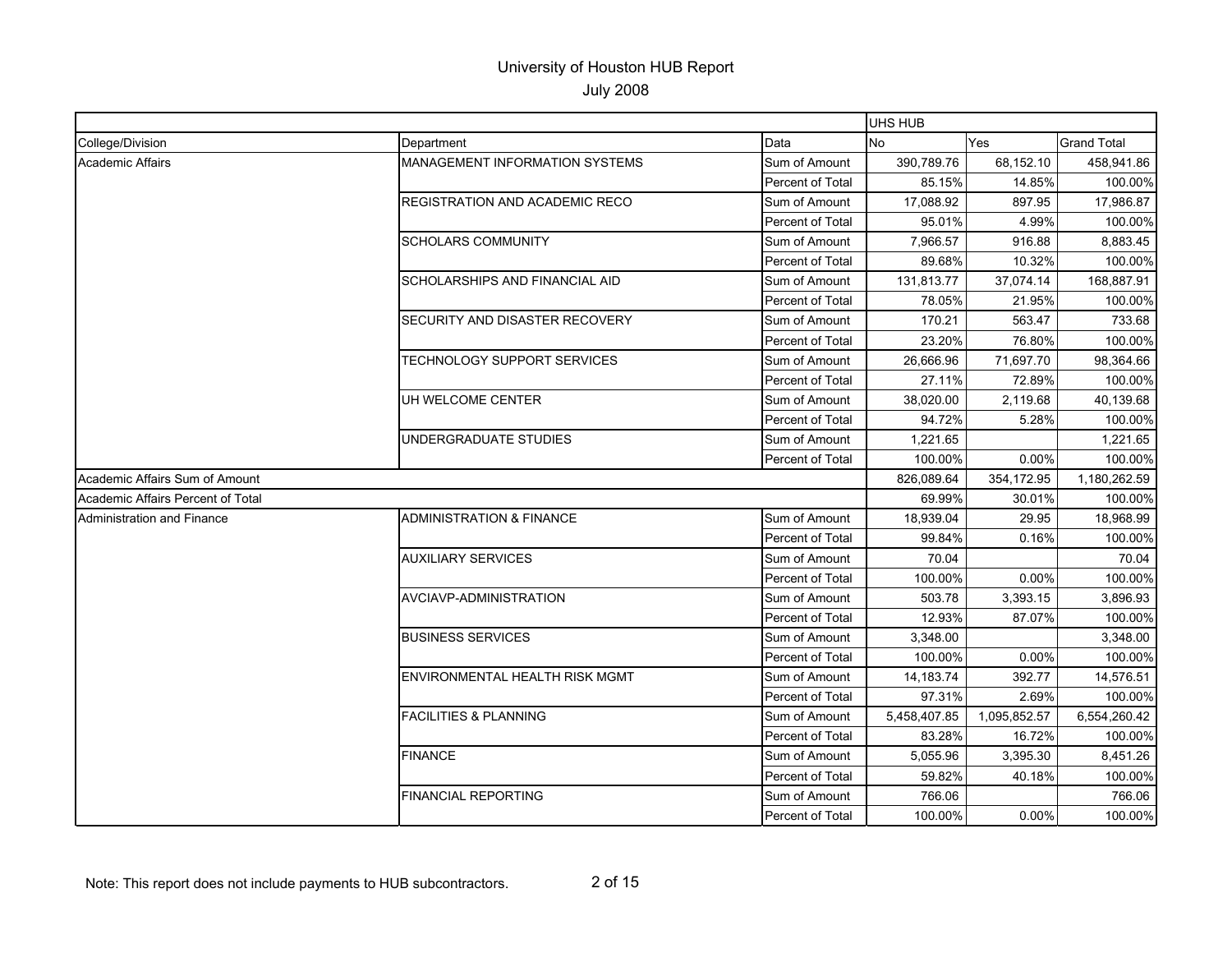|                                             |                            |                         | UHS HUB      |              |                    |
|---------------------------------------------|----------------------------|-------------------------|--------------|--------------|--------------------|
| College/Division                            | Department                 | Data                    | No           | Yes          | <b>Grand Total</b> |
| <b>Administration and Finance</b>           | <b>HUB PROGRAMS</b>        | Sum of Amount           | 499.00       |              | 499.00             |
|                                             |                            | Percent of Total        | 100.00%      | 0.00%        | 100.00%            |
|                                             | <b>HUMAN RESOURCES</b>     | Sum of Amount           | 6.451.43     | 842.62       | 7.294.05           |
|                                             |                            | Percent of Total        | 88.45%       | 11.55%       | 100.00%            |
|                                             | ONE CARD PROGRAM           | Sum of Amount           | 3,225.43     | 160.61       | 3,386.04           |
|                                             |                            | Percent of Total        | 95.26%       | 4.74%        | 100.00%            |
|                                             | PARKING & TRANSPORTATION   | Sum of Amount           | 116,634.06   | 578.62       | 117,212.68         |
|                                             |                            | Percent of Total        | 99.51%       | 0.49%        | 100.00%            |
|                                             | PHY PLANT-ADMINISTRATION   | Sum of Amount           | 122,597.23   | 76,079.69    | 198,676.92         |
|                                             |                            | <b>Percent of Total</b> | 61.71%       | 38.29%       | 100.00%            |
|                                             | PHY PLANT-AUTOMOTIVE       | Sum of Amount           | 9,943.79     | 9,293.57     | 19,237.36          |
|                                             |                            | Percent of Total        | 51.69%       | 48.31%       | 100.00%            |
|                                             | PHY PLANT-BLDG MAINT       | Sum of Amount           | 59,681.94    | 7,290.01     | 66,971.95          |
|                                             |                            | Percent of Total        | 89.11%       | 10.89%       | 100.00%            |
|                                             | PHY PLANT-CUSTODIAL SVCS   | Sum of Amount           | 879.84       | 43,760.96    | 44,640.80          |
|                                             |                            | Percent of Total        | 1.97%        | 98.03%       | 100.00%            |
|                                             | PHY PLANT-GROUNDS MAINT    | Sum of Amount           | 18,633.43    | 8.09         | 18,641.52          |
|                                             |                            | Percent of Total        | 99.96%       | 0.04%        | 100.00%            |
|                                             | PHY PLANT-SOLID WASTE      | Sum of Amount           | 13,033.12    |              | 13,033.12          |
|                                             |                            | Percent of Total        | 100.00%      | 0.00%        | 100.00%            |
|                                             | PHY PLANT-UTILITIES        | Sum of Amount           | 82,714.59    | 2,825.94     | 85,540.53          |
|                                             |                            | Percent of Total        | 96.70%       | 3.30%        | 100.00%            |
|                                             | <b>POLICE</b>              | Sum of Amount           | 15,147.08    | 393.57       | 15,540.65          |
|                                             |                            | Percent of Total        | 97.47%       | 2.53%        | 100.00%            |
|                                             | <b>POSTAL SERVICES</b>     | Sum of Amount           | 3,512.59     | 354.48       | 3,867.07           |
|                                             |                            | Percent of Total        | 90.83%       | 9.17%        | 100.00%            |
|                                             | <b>PRINTING</b>            | Sum of Amount           | 155,894.09   | 744.70       | 156,638.79         |
|                                             |                            | Percent of Total        | 99.52%       | 0.48%        | 100.00%            |
|                                             | STUDENT FINANCIAL SERVICES | Sum of Amount           | 8,817.73     | 110.00       | 8,927.73           |
|                                             |                            | Percent of Total        | 98.77%       | 1.23%        | 100.00%            |
| Administration and Finance Sum of Amount    |                            | 6,118,939.82            | 1,245,506.60 | 7,364,446.42 |                    |
| Administration and Finance Percent of Total |                            |                         | 83.09%       | 16.91%       | 100.00%            |
| Architecture                                | <b>DEAN, ARCHITECTURE</b>  | Sum of Amount           | 23,313.75    | 5,140.97     | 28,454.72          |
|                                             |                            | Percent of Total        | 81.93%       | 18.07%       | 100.00%            |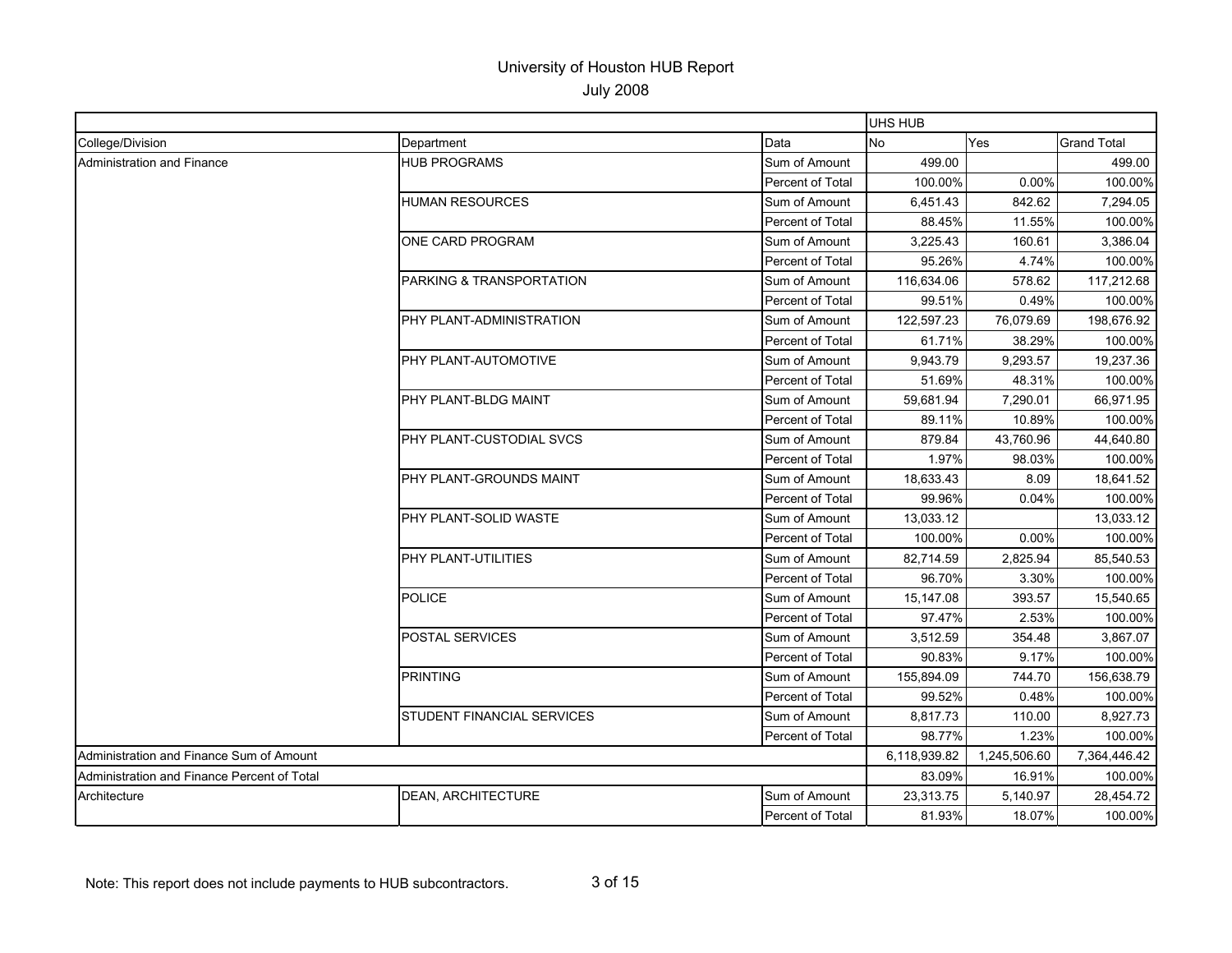|                                   |                                       |                         | UHS HUB    |            |                    |
|-----------------------------------|---------------------------------------|-------------------------|------------|------------|--------------------|
| College/Division                  | Department                            | Data                    | <b>No</b>  | <b>Yes</b> | <b>Grand Total</b> |
| Architecture Sum of Amount        |                                       |                         | 23,313.75  | 5,140.97   | 28,454.72          |
| Architecture Percent of Total     |                                       |                         | 81.93%     | 18.07%     | 100.00%            |
| <b>Athletics</b>                  | <b>INTERCOLLEGIATE ATHLETICS</b>      | Sum of Amount           | 169,988.35 | 41,602.04  | 211,590.39         |
|                                   |                                       | Percent of Total        | 80.34%     | 19.66%     | 100.00%            |
| <b>Athletics Sum of Amount</b>    |                                       |                         | 169,988.35 | 41,602.04  | 211,590.39         |
| <b>Athletics Percent of Total</b> |                                       | 80.34%                  | 19.66%     | 100.00%    |                    |
| <b>Business Administration</b>    | <b>ACCOUNTANCY AND TAXATION</b>       | Sum of Amount           | 3,011.03   | 4,742.07   | 7,753.10           |
|                                   |                                       | <b>Percent of Total</b> | 38.84%     | 61.16%     | 100.00%            |
|                                   | <b>BAUER CAREER SERVICES CTR</b>      | Sum of Amount           | 17,742.98  | 3,027.13   | 20.770.11          |
|                                   |                                       | Percent of Total        | 85.43%     | 14.57%     | 100.00%            |
|                                   | <b>BAUER COMMUNICATIONS</b>           | Sum of Amount           | 13,548.59  |            | 13,548.59          |
|                                   |                                       | Percent of Total        | 100.00%    | 0.00%      | 100.00%            |
|                                   | CTR FOR ENTREPRENEURSHIP & INN        | Sum of Amount           | 1,288.91   | 1,264.68   | 2,553.59           |
|                                   |                                       | Percent of Total        | 50.47%     | 49.53%     | 100.00%            |
|                                   | DEAN, BUSINESS ADMINISTRATION         | Sum of Amount           | 77,260.84  | 43,214.98  | 120,475.82         |
|                                   |                                       | Percent of Total        | 64.13%     | 35.87%     | 100.00%            |
|                                   | DECISION AND INFORMATION SCIEN        | Sum of Amount           | 1,197.48   | 326.89     | 1,524.37           |
|                                   |                                       | <b>Percent of Total</b> | 78.56%     | 21.44%     | 100.00%            |
|                                   | <b>EXECUTIVE DEGREE PROGRAMS</b>      | Sum of Amount           | 13,383.01  | 3,659.09   | 17,042.10          |
|                                   |                                       | Percent of Total        | 78.53%     | 21.47%     | 100.00%            |
|                                   | FINANCE-BUS ADMIN                     | Sum of Amount           | 2,759.81   | 510.62     | 3,270.43           |
|                                   |                                       | Percent of Total        | 84.39%     | 15.61%     | 100.00%            |
|                                   | <b>MANAGEMENT</b>                     | Sum of Amount           | 621.77     | 8,020.65   | 8,642.42           |
|                                   |                                       | Percent of Total        | 7.19%      | 92.81%     | 100.00%            |
|                                   | MARKETING-BUS ADMIN                   | Sum of Amount           | 663.42     |            | 663.42             |
|                                   |                                       | Percent of Total        | 100.00%    | 0.00%      | 100.00%            |
|                                   | <b>MBA STUDENT SERVICES CENTER</b>    | Sum of Amount           | 52.98      | 2,443.29   | 2,496.27           |
|                                   |                                       | <b>Percent of Total</b> | 2.12%      | 97.88%     | 100.00%            |
|                                   | <b>RESEARCH AND INSTR COMPUTING S</b> | Sum of Amount           | 25,161.98  | 164.87     | 25,326.85          |
|                                   |                                       | Percent of Total        | 99.35%     | 0.65%      | 100.00%            |
|                                   | SALES EXCELLENCE INSTITUTE            | Sum of Amount           | 25,346.87  | 216.45     | 25,563.32          |
|                                   |                                       | Percent of Total        | 99.15%     | 0.85%      | 100.00%            |
|                                   | SMALL BUSINESS DEV CENTER             | Sum of Amount           | 7,592.23   | 18,093.61  | 25,685.84          |
|                                   |                                       | Percent of Total        | 29.56%     | 70.44%     | 100.00%            |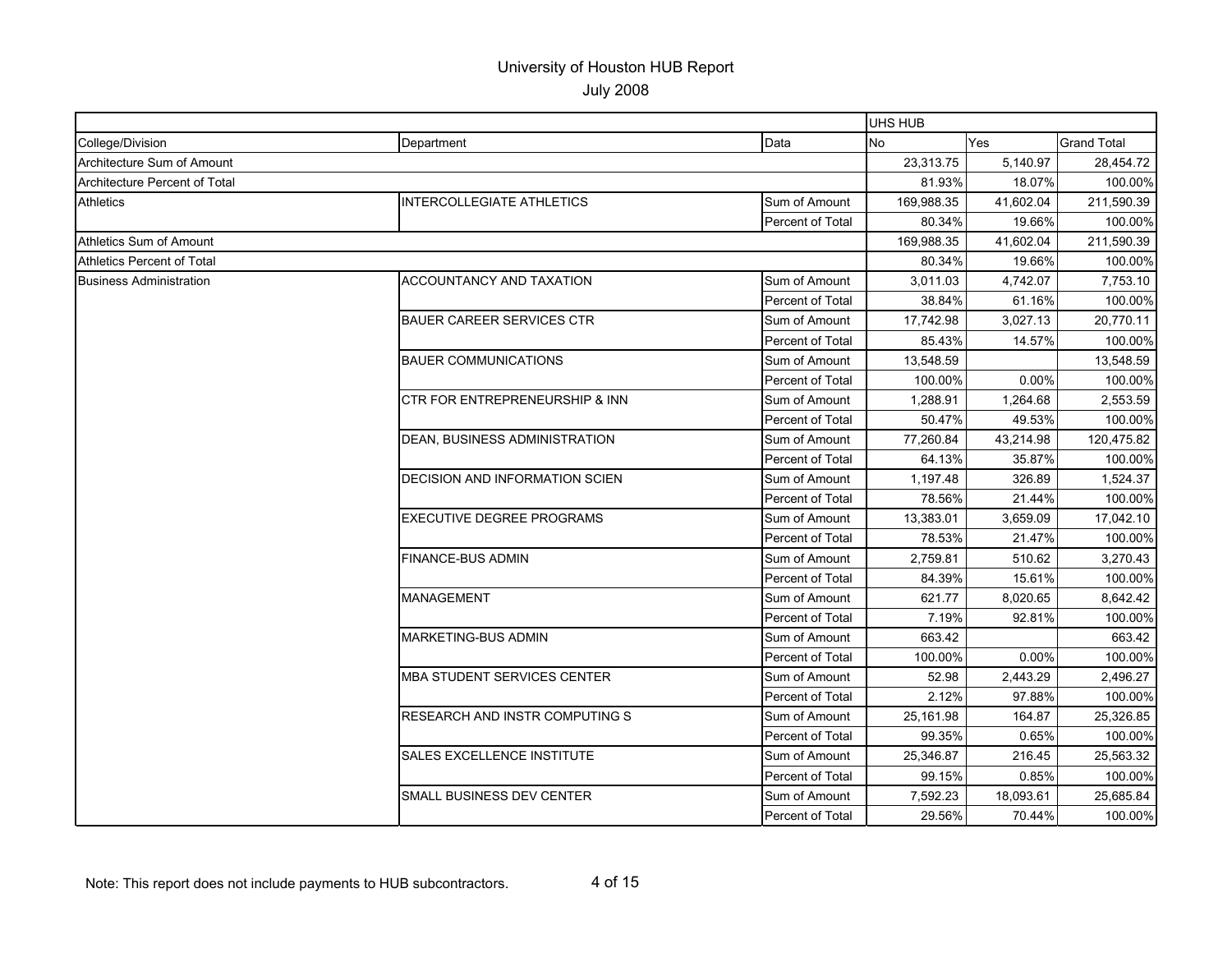|                                                 |                                       |                         | UHS HUB    |           |                    |
|-------------------------------------------------|---------------------------------------|-------------------------|------------|-----------|--------------------|
| College/Division                                | Department                            | Data                    | No         | Yes       | <b>Grand Total</b> |
| <b>Business Administration</b>                  | UNDERGRAD BUSINESS PROG               | Sum of Amount           | 1,851.80   | 2,926.45  | 4,778.25           |
|                                                 |                                       | Percent of Total        | 38.75%     | 61.25%    | 100.00%            |
| <b>Business Administration Sum of Amount</b>    |                                       |                         | 191,483.70 | 88,610.78 | 280,094.48         |
| <b>Business Administration Percent of Total</b> |                                       |                         | 68.36%     | 31.64%    | 100.00%            |
| Chancellor/President                            | AFFIRMATIVE ACTION                    | Sum of Amount           | 28.37      | 43.31     | 71.68              |
|                                                 |                                       | Percent of Total        | 39.58%     | 60.42%    | 100.00%            |
|                                                 | <b>CONTRACTS ADMINISTRATION</b>       | Sum of Amount           | 180.00     | 12.95     | 192.95             |
|                                                 |                                       | Percent of Total        | 93.29%     | 6.71%     | 100.00%            |
|                                                 | <b>PRESIDENT</b>                      | Sum of Amount           | 8,570.55   | 2,894.69  | 11,465.24          |
|                                                 |                                       | Percent of Total        | 74.75%     | 25.25%    | 100.00%            |
|                                                 | <b>STAFF COUNCIL</b>                  | Sum of Amount           | 180.00     |           | 180.00             |
|                                                 |                                       | Percent of Total        | 100.00%    | 0.00%     | 100.00%            |
| Chancellor/President Sum of Amount              |                                       |                         | 8,958.92   | 2,950.95  | 11,909.87          |
| Chancellor/President Percent of Total           |                                       |                         | 75.22%     | 24.78%    | 100.00%            |
| Education                                       | CENTER FOR INFO TECH IN EDUCATION     | Sum of Amount           | 7,661.33   | 26,315.52 | 33,976.85          |
|                                                 |                                       | Percent of Total        | 22.55%     | 77.45%    | 100.00%            |
|                                                 | CONSISTENCY MGMT & COOP DISCIP        | Sum of Amount           | 128,873.67 | 8,004.99  | 136,878.66         |
|                                                 |                                       | Percent of Total        | 94.15%     | 5.85%     | 100.00%            |
|                                                 | CURRICULUM AND INSTRUCTION            | Sum of Amount           | 23,844.16  | 2,603.92  | 26,448.08          |
|                                                 |                                       | Percent of Total        | 90.15%     | 9.85%     | 100.00%            |
|                                                 | <b>DEAN, EDUCATION</b>                | Sum of Amount           | 40,265.35  | 24,759.84 | 65.025.19          |
|                                                 |                                       | <b>Percent of Total</b> | 61.92%     | 38.08%    | 100.00%            |
|                                                 | EDU. LEADERSHIP & CULTURAL STU        | Sum of Amount           | 152.49     | 698.94    | 851.43             |
|                                                 |                                       | Percent of Total        | 17.91%     | 82.09%    | 100.00%            |
|                                                 | EDUCATIONAL PSYCHOLOGY                | Sum of Amount           | 258.14     | 1.818.67  | 2.076.81           |
|                                                 |                                       | Percent of Total        | 12.43%     | 87.57%    | 100.00%            |
|                                                 | HEALTH AND HUMAN PERFORMANCE          | Sum of Amount           | 20,674.68  | 2,024.43  | 22,699.11          |
|                                                 |                                       | Percent of Total        | 91.08%     | 8.92%     | 100.00%            |
|                                                 | HUMAN DEVELOPMENT LAB                 | Sum of Amount           | 1,947.53   |           | 1,947.53           |
|                                                 |                                       | Percent of Total        | 100.00%    | 0.00%     | 100.00%            |
|                                                 | INSTITUTE FOR URBAN EDUCATION         | Sum of Amount           | 593.80     | 1,092.41  | 1,686.21           |
|                                                 |                                       | Percent of Total        | 35.22%     | 64.78%    | 100.00%            |
|                                                 | <b>TEACHER EDUCATION AND CERTIFIC</b> | Sum of Amount           |            | 115.85    | 115.85             |
|                                                 |                                       | Percent of Total        | 0.00%      | 100.00%   | 100.00%            |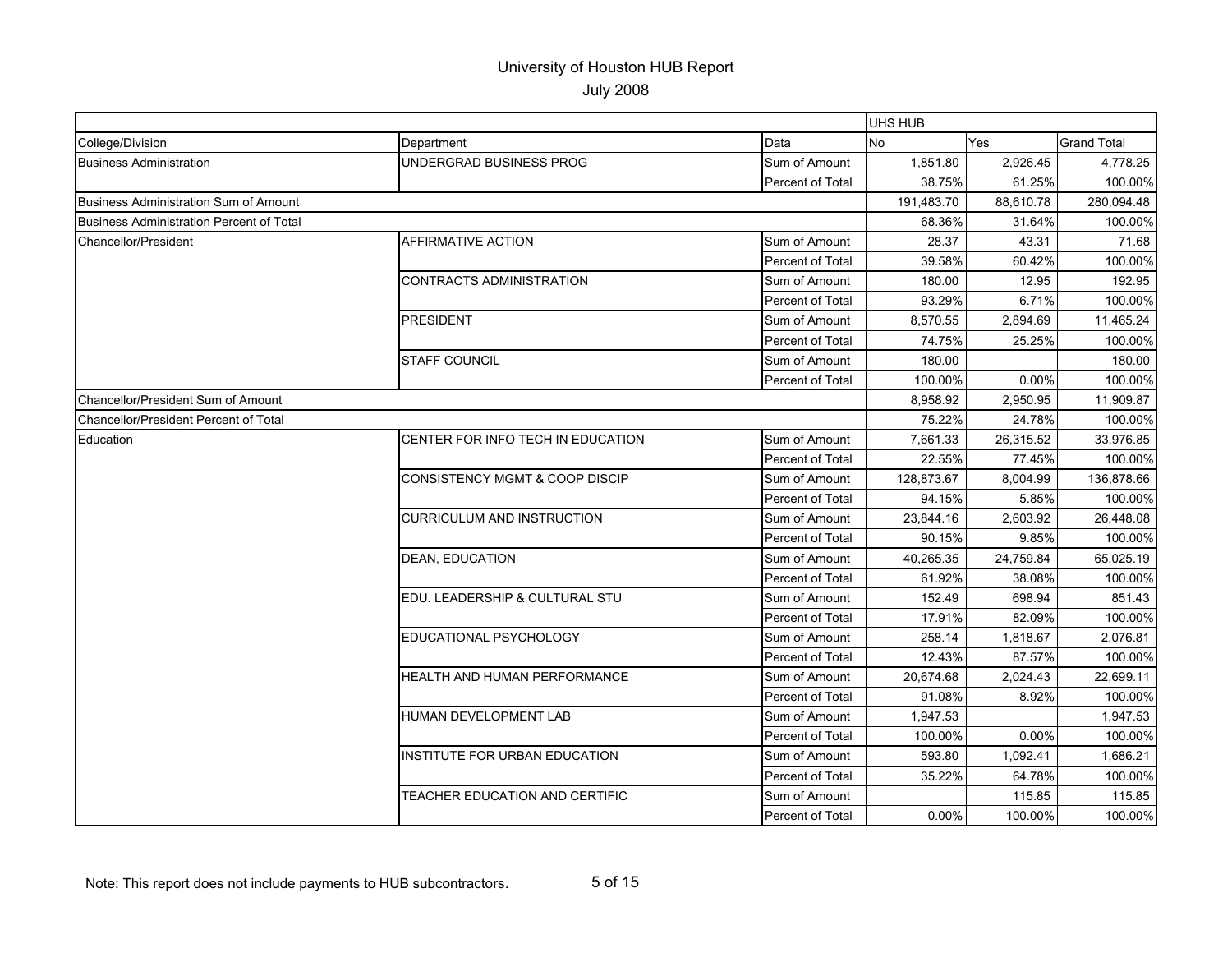|                                     |                                    |                  | UHS HUB    |            |                    |
|-------------------------------------|------------------------------------|------------------|------------|------------|--------------------|
| College/Division                    | Department                         | Data             | <b>No</b>  | <b>Yes</b> | <b>Grand Total</b> |
| <b>Education Sum of Amount</b>      |                                    |                  | 224,271.15 | 67,434.57  | 291,705.72         |
| <b>Education Percent of Total</b>   |                                    |                  | 76.88%     | 23.12%     | 100.00%            |
| Engineering                         | <b>CHEMICAL ENGINEERING</b>        | Sum of Amount    | 74,724.97  | 8,255.16   | 82,980.13          |
|                                     |                                    | Percent of Total | 90.05%     | 9.95%      | 100.00%            |
|                                     | <b>CIVIL ENGINEERING</b>           | Sum of Amount    | 42,719.86  | 7,029.84   | 49,749.70          |
|                                     |                                    | Percent of Total | 85.87%     | 14.13%     | 100.00%            |
|                                     | COMPOSITE ENGR APPLICATIONS CT     | Sum of Amount    | 270.45     |            | 270.45             |
|                                     |                                    | Percent of Total | 100.00%    | 0.00%      | 100.00%            |
|                                     | <b>CTR FOR INNOVATIVE GROUTING</b> | Sum of Amount    | 1,441.15   | 234.00     | 1,675.15           |
|                                     |                                    | Percent of Total | 86.03%     | 13.97%     | 100.00%            |
|                                     | <b>DEAN, ENGINEERING</b>           | Sum of Amount    | 24,210.06  | 4,239.40   | 28,449.46          |
|                                     |                                    | Percent of Total | 85.10%     | 14.90%     | 100.00%            |
|                                     | <b>ELECTRICAL ENGINEERING</b>      | Sum of Amount    | 206,505.87 | 7,209.17   | 213,715.04         |
|                                     |                                    | Percent of Total | 96.63%     | 3.37%      | 100.00%            |
|                                     | <b>ENGINEERING SERVICES</b>        | Sum of Amount    | 178.11     |            | 178.11             |
|                                     |                                    | Percent of Total | 100.00%    | 0.00%      | 100.00%            |
|                                     | <b>INDUSTRIAL ENGINEERING</b>      | Sum of Amount    | 4,415.47   |            | 4,415.47           |
|                                     |                                    | Percent of Total | 100.00%    | 0.00%      | 100.00%            |
|                                     | MECHANICAL ENGINEERING             | Sum of Amount    | 18,797.56  | 9,759.50   | 28,557.06          |
|                                     |                                    | Percent of Total | 65.82%     | 34.18%     | 100.00%            |
|                                     | SW PUBLIC TECHNOLOGY CENTER        | Sum of Amount    | 98.81      |            | 98.81              |
|                                     |                                    | Percent of Total | 100.00%    | $0.00\%$   | 100.00%            |
|                                     | WIND ENERGY CENTER                 | Sum of Amount    | 318.85     |            | 318.85             |
|                                     |                                    | Percent of Total | 100.00%    | 0.00%      | 100.00%            |
| <b>Engineering Sum of Amount</b>    |                                    |                  | 373,681.16 | 36,727.07  | 410,408.23         |
| <b>Engineering Percent of Total</b> |                                    |                  | 91.05%     | 8.95%      | 100.00%            |
| Graduate College of Social Work     | ADMISSIONS-GCSW                    | Sum of Amount    | 1,090.94   |            | 1,090.94           |
|                                     |                                    | Percent of Total | 100.00%    | 0.00%      | 100.00%            |
|                                     | <b>AMERICAN HUMANICS</b>           | Sum of Amount    | 59.00      | 304.12     | 363.12             |
|                                     |                                    | Percent of Total | 16.25%     | 83.75%     | 100.00%            |
|                                     | DEAN, SOCIAL WORK                  | Sum of Amount    | 2,226.00   | 55,241.05  | 57,467.05          |
|                                     |                                    | Percent of Total | 3.87%      | 96.13%     | 100.00%            |
|                                     | <b>FIELD OFFICE</b>                | Sum of Amount    | 2,653.95   | 271.39     | 2,925.34           |
|                                     |                                    | Percent of Total | 90.72%     | 9.28%      | 100.00%            |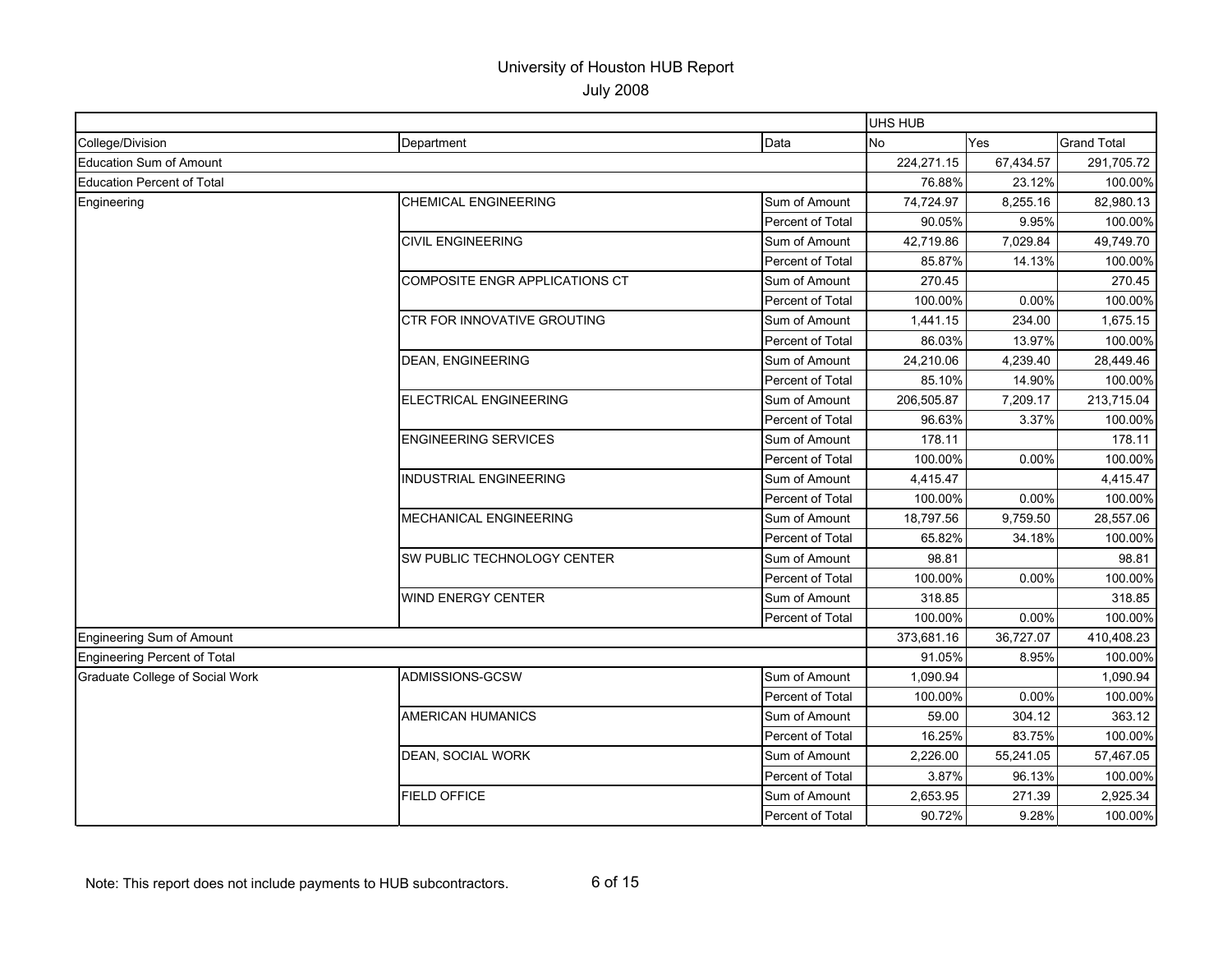|                                                  |                                   |                  | <b>UHS HUB</b> |           |                    |
|--------------------------------------------------|-----------------------------------|------------------|----------------|-----------|--------------------|
| College/Division                                 | Department                        | Data             | No             | Yes       | <b>Grand Total</b> |
| Graduate College of Social Work                  | <b>JODY WILLIAMS CENTER</b>       | Sum of Amount    |                | 134.62    | 134.62             |
|                                                  |                                   | Percent of Total | 0.00%          | 100.00%   | 100.00%            |
|                                                  | <b>OCP</b>                        | Sum of Amount    | 4,061.57       | 15,910.06 | 19,971.63          |
|                                                  |                                   | Percent of Total | 20.34%         | 79.66%    | 100.00%            |
|                                                  | <b>ODSPR</b>                      | Sum of Amount    | 13,799.93      | 8,016.30  | 21,816.23          |
|                                                  |                                   | Percent of Total | 63.26%         | 36.74%    | 100.00%            |
| Graduate College of Social Work Sum of Amount    |                                   |                  | 23,891.39      | 79,877.54 | 103,768.93         |
| Graduate College of Social Work Percent of Total |                                   |                  | 23.02%         | 76.98%    | 100.00%            |
| <b>Honors College</b>                            | DEAN, HONORS COLLEGE              | Sum of Amount    | 30,781.73      | 2,421.90  | 33,203.63          |
|                                                  |                                   | Percent of Total | 92.71%         | 7.29%     | 100.00%            |
|                                                  | <b>HOUSTON TEACHERS INSTITUTE</b> | Sum of Amount    | 2,430.00       |           | 2,430.00           |
|                                                  |                                   | Percent of Total | 100.00%        | 0.00%     | 100.00%            |
| Honors College Sum of Amount                     |                                   |                  | 33,211.73      | 2,421.90  | 35,633.63          |
| Honors College Percent of Total                  |                                   |                  | 93.20%         | 6.80%     | 100.00%            |
| Hotel and Restaurant Management                  | DEAN, HOTEL & RESTAURANT MANAG    | Sum of Amount    | 2,178.48       |           | 2,178.48           |
|                                                  |                                   | Percent of Total | 100.00%        | 0.00%     | 100.00%            |
|                                                  | HOTEL AND RESTAURANT MANAGEMEN    | Sum of Amount    | 74,990.28      | 10,513.65 | 85,503.93          |
|                                                  |                                   | Percent of Total | 87.70%         | 12.30%    | 100.00%            |
| Hotel and Restaurant Management Sum of Amount    |                                   |                  | 77,168.76      | 10,513.65 | 87,682.41          |
| Hotel and Restaurant Management Percent of Total |                                   |                  | 88.01%         | 11.99%    | 100.00%            |
| Law Center                                       | ASSOCIATE DEAN, LAW               | Sum of Amount    |                | 3.162.00  | 3.162.00           |
|                                                  |                                   | Percent of Total | 0.00%          | 100.00%   | 100.00%            |
|                                                  | <b>BLAKELEY INSTITUTE</b>         | Sum of Amount    | 621.47         |           | 621.47             |
|                                                  |                                   | Percent of Total | 100.00%        | 0.00%     | 100.00%            |
|                                                  | <b>BUSINESS SERVICES, LAW</b>     | Sum of Amount    | 10,021.30      | 182.88    | 10,204.18          |
|                                                  |                                   | Percent of Total | 98.21%         | 1.79%     | 100.00%            |
|                                                  | CAREER SERVICES, LAW              | Sum of Amount    | 647.83         | 16,610.59 | 17,258.42          |
|                                                  |                                   | Percent of Total | 3.75%          | 96.25%    | 100.00%            |
|                                                  | CHAIRS AND PROFESSORSHIPS,LAW     | Sum of Amount    | 15.98          |           | 15.98              |
|                                                  |                                   | Percent of Total | 100.00%        | 0.00%     | 100.00%            |
|                                                  | DEAN, LAW                         | Sum of Amount    | 47.36          |           | 47.36              |
|                                                  |                                   | Percent of Total | 100.00%        | 0.00%     | 100.00%            |
|                                                  | EXTERNAL AFFAIRS, LAW             | Sum of Amount    |                | 80.74     | 80.74              |
|                                                  |                                   | Percent of Total | 0.00%          | 100.00%   | 100.00%            |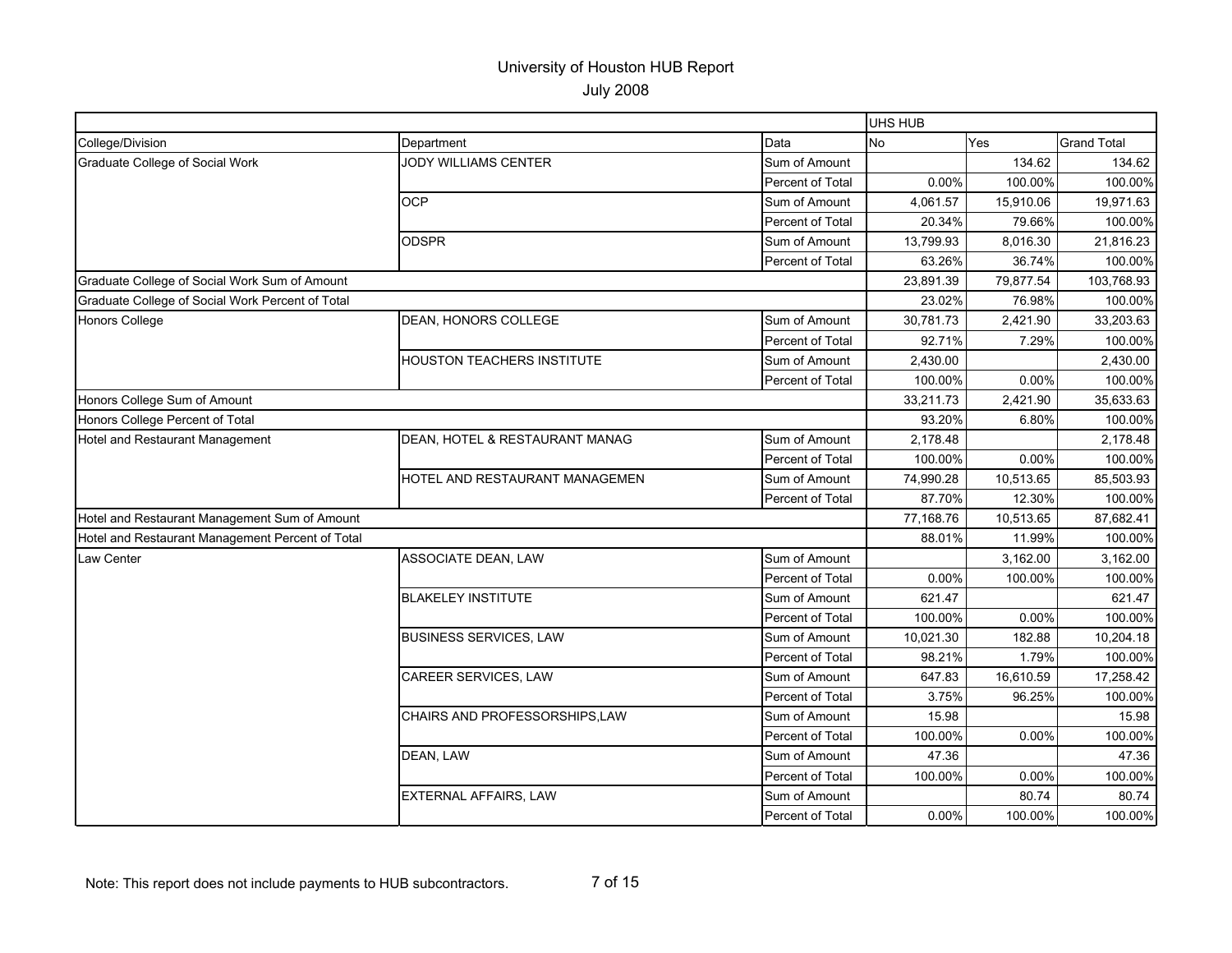|                                  |                               |                         | UHS HUB    |            |                    |
|----------------------------------|-------------------------------|-------------------------|------------|------------|--------------------|
| College/Division                 | Department                    | Data                    | <b>No</b>  | <b>Yes</b> | <b>Grand Total</b> |
| <b>Law Center</b>                | <b>FACILITIES, LAW</b>        | Sum of Amount           | 5,015.10   | 775.37     | 5,790.47           |
|                                  |                               | Percent of Total        | 86.61%     | 13.39%     | 100.00%            |
|                                  | FACULTY SUPPORT LAW           | Sum of Amount           | 8.10       | 3,482.06   | 3,490.16           |
|                                  |                               | Percent of Total        | 0.23%      | 99.77%     | 100.00%            |
|                                  | HEALTH LAW & POLICY INSTITUTE | Sum of Amount           | 8.49       | 946.24     | 954.73             |
|                                  |                               | Percent of Total        | 0.89%      | 99.11%     | 100.00%            |
|                                  | LAW                           | Sum of Amount           |            | 109.99     | 109.99             |
|                                  |                               | <b>Percent of Total</b> | 0.00%      | 100.00%    | 100.00%            |
|                                  | <b>LAW FOUNDATION</b>         | Sum of Amount           | 2,938.10   |            | 2,938.10           |
|                                  |                               | Percent of Total        | 100.00%    | 0.00%      | 100.00%            |
|                                  | LAW INFORMATION TECHNOLOGY    | Sum of Amount           | 11,985.30  |            | 11,985.30          |
|                                  |                               | Percent of Total        | 100.00%    | $0.00\%$   | 100.00%            |
|                                  | <b>LAW LIBRARY</b>            | Sum of Amount           | 101,580.72 | 969.30     | 102,550.02         |
|                                  |                               | Percent of Total        | 99.05%     | 0.95%      | 100.00%            |
|                                  | LEGAL AID CLINIC, LAW         | Sum of Amount           |            | (31.83)    | (31.83)            |
|                                  |                               | Percent of Total        | 0.00%      | 100.00%    | 100.00%            |
|                                  | PUBLIC RELS & MARKETING, LAW  | Sum of Amount           | 1,199.70   |            | 1,199.70           |
|                                  |                               | Percent of Total        | 100.00%    | 0.00%      | 100.00%            |
|                                  | STUDENT ORGANIZATION, LAW     | Sum of Amount           | 10.579.39  |            | 10,579.39          |
|                                  |                               | Percent of Total        | 100.00%    | 0.00%      | 100.00%            |
|                                  | STUDENT SERVICES, LAW         | Sum of Amount           | 8,779.91   | 7,987.11   | 16,767.02          |
|                                  |                               | Percent of Total        | 52.36%     | 47.64%     | 100.00%            |
| Law Center Sum of Amount         |                               |                         | 153,448.75 | 34,274.45  | 187,723.20         |
| Law Center Percent of Total      |                               |                         | 81.74%     | 18.26%     | 100.00%            |
| Liberal Arts and Social Sciences | <b>AEROSPACE STUDIES</b>      | Sum of Amount           | 1,272.55   | 164.83     | 1,437.38           |
|                                  |                               | Percent of Total        | 88.53%     | 11.47%     | 100.00%            |
|                                  | AFRICAN-AMERICAN STUDIES      | Sum of Amount           | 2,408.46   | 14,877.57  | 17,286.03          |
|                                  |                               | Percent of Total        | 13.93%     | 86.07%     | 100.00%            |
|                                  | ANTHROPOLOGY                  | Sum of Amount           | 845.97     | 462.09     | 1,308.06           |
|                                  |                               | <b>Percent of Total</b> | 64.67%     | 35.33%     | 100.00%            |
|                                  | <b>ART</b>                    | Sum of Amount           | 3,237.96   | 1,150.25   | 4,388.21           |
|                                  |                               | Percent of Total        | 73.79%     | 26.21%     | 100.00%            |
|                                  | <b>ARTE PUBLICO</b>           | Sum of Amount           | 28,499.47  | 904.73     | 29,404.20          |
|                                  |                               | Percent of Total        | 96.92%     | 3.08%      | 100.00%            |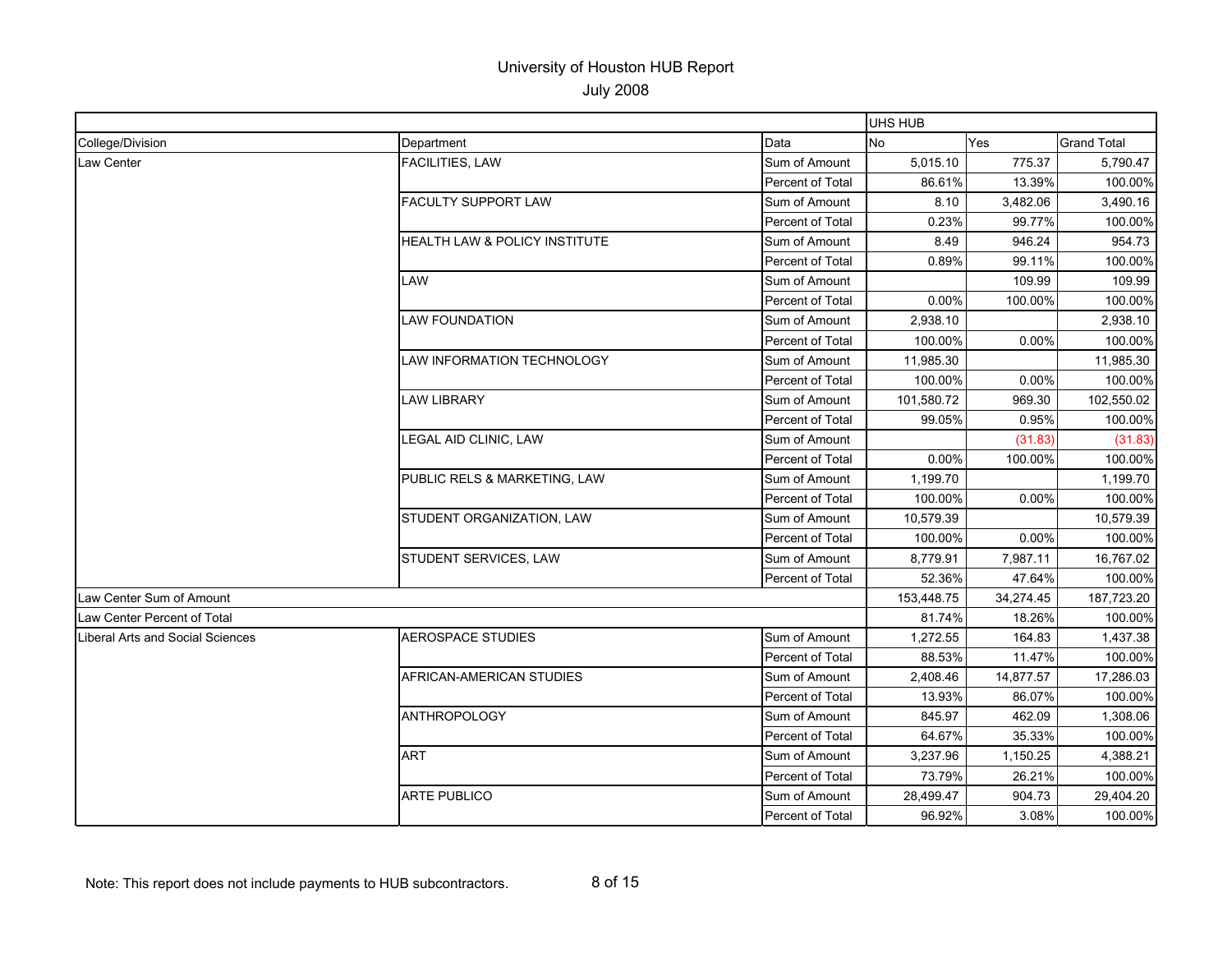|                                  |                                  |                  | UHS HUB   |           |                    |
|----------------------------------|----------------------------------|------------------|-----------|-----------|--------------------|
| College/Division                 | Department                       | Data             | No        | Yes       | <b>Grand Total</b> |
| Liberal Arts and Social Sciences | <b>BAND</b>                      | Sum of Amount    | 6,467.47  |           | 6,467.47           |
|                                  |                                  | Percent of Total | 100.00%   | 0.00%     | 100.00%            |
|                                  | <b>BLAFFER GALLERY</b>           | Sum of Amount    | 20,200.68 | 144.58    | 20,345.26          |
|                                  |                                  | Percent of Total | 99.29%    | 0.71%     | 100.00%            |
|                                  | CENTER FOR PUBLIC POLICY         | Sum of Amount    | 26,221.77 | 223.04    | 26,444.81          |
|                                  |                                  | Percent of Total | 99.16%    | 0.84%     | 100.00%            |
|                                  | <b>COMMUNICATION</b>             | Sum of Amount    | 7,854.78  | 14,578.60 | 22,433.38          |
|                                  |                                  | Percent of Total | 35.01%    | 64.99%    | 100.00%            |
|                                  | <b>COMMUNICATIONS DISORDERS</b>  | Sum of Amount    | 652.00    | 305.41    | 957.41             |
|                                  |                                  | Percent of Total | 68.10%    | 31.90%    | 100.00%            |
|                                  | <b>CWMCA CENTER FOR THE ARTS</b> | Sum of Amount    | 563.68    | 250.31    | 813.99             |
|                                  |                                  | Percent of Total | 69.25%    | 30.75%    | 100.00%            |
|                                  | DEAN, LIBERAL ARTS & SOC SCI     | Sum of Amount    | 3,133.79  | 63,568.34 | 66,702.13          |
|                                  |                                  | Percent of Total | 4.70%     | 95.30%    | 100.00%            |
|                                  | <b>ECONOMICS</b>                 | Sum of Amount    | 16,187.20 | 320.57    | 16,507.77          |
|                                  |                                  | Percent of Total | 98.06%    | 1.94%     | 100.00%            |
|                                  | <b>ENGLISH</b>                   | Sum of Amount    | 10,650.22 | 11,656.56 | 22,306.78          |
|                                  |                                  | Percent of Total | 47.74%    | 52.26%    | 100.00%            |
|                                  | <b>HISTORY</b>                   | Sum of Amount    | 27,323.46 | 100.96    | 27,424.42          |
|                                  |                                  | Percent of Total | 99.63%    | 0.37%     | 100.00%            |
|                                  | <b>MEXICAN-AMERICAN STUDIES</b>  | Sum of Amount    | 2,288.45  | 621.95    | 2,910.40           |
|                                  |                                  | Percent of Total | 78.63%    | 21.37%    | 100.00%            |
|                                  | <b>MILITARY SCIENCE</b>          | Sum of Amount    | 17.19     |           | 17.19              |
|                                  |                                  | Percent of Total | 100.00%   | 0.00%     | 100.00%            |
|                                  | MODERN AND CLASSICAL LANGUAGES   | Sum of Amount    | 3,603.49  | 26,992.60 | 30,596.09          |
|                                  |                                  | Percent of Total | 11.78%    | 88.22%    | 100.00%            |
|                                  | <b>MUSIC</b>                     | Sum of Amount    | 24,691.85 | 9,180.23  | 33,872.08          |
|                                  |                                  | Percent of Total | 72.90%    | 27.10%    | 100.00%            |
|                                  | <b>PHILOSOPHY</b>                | Sum of Amount    | 171.43    | 1,600.16  | 1,771.59           |
|                                  |                                  | Percent of Total | 9.68%     | 90.32%    | 100.00%            |
|                                  | POLITICAL SCIENCE                | Sum of Amount    | 9,212.01  | 1,684.97  | 10,896.98          |
|                                  |                                  | Percent of Total | 84.54%    | 15.46%    | 100.00%            |
|                                  | <b>PSYCHOLOGY</b>                | Sum of Amount    | 26,418.89 | 11,668.83 | 38,087.72          |
|                                  |                                  | Percent of Total | 69.36%    | 30.64%    | 100.00%            |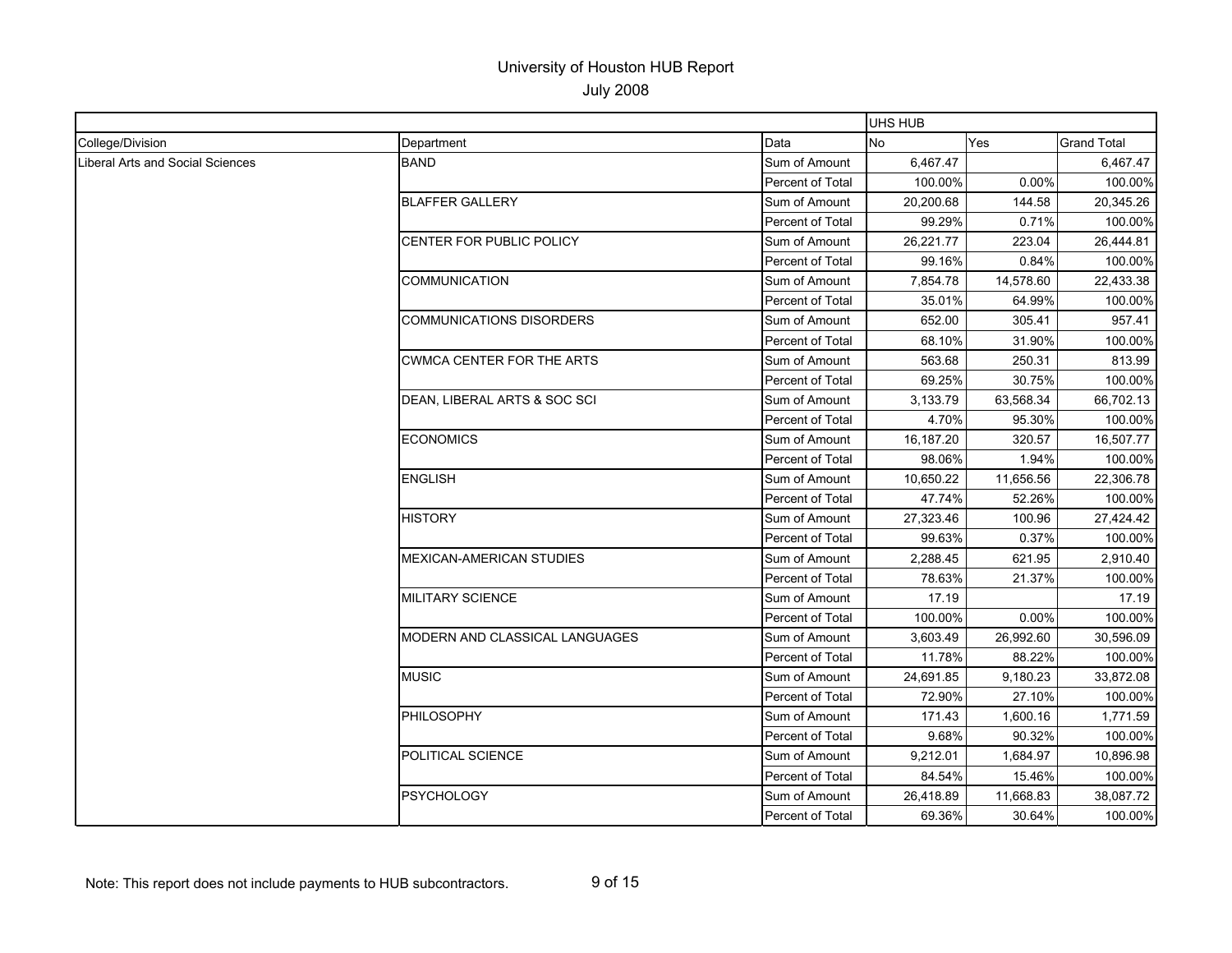|                                                   |                                   |                  | <b>UHS HUB</b> |            |                    |
|---------------------------------------------------|-----------------------------------|------------------|----------------|------------|--------------------|
| College/Division                                  | Department                        | Data             | No             | Yes        | <b>Grand Total</b> |
| Liberal Arts and Social Sciences                  | <b>RELIGIOUS STUDIES</b>          | Sum of Amount    |                | 106.50     | 106.50             |
|                                                   |                                   | Percent of Total | 0.00%          | 100.00%    | 100.00%            |
|                                                   | SOCIOLOGY                         | Sum of Amount    |                | 2,905.02   | 2,905.02           |
|                                                   |                                   | Percent of Total | 0.00%          | 100.00%    | 100.00%            |
|                                                   | <b>THEATRE</b>                    | Sum of Amount    | 17,641.66      | 291.99     | 17,933.65          |
|                                                   |                                   | Percent of Total | 98.37%         | 1.63%      | 100.00%            |
|                                                   | WOMEN'S STUDIES PROGRAM           | Sum of Amount    | 1,318.04       |            | 1,318.04           |
|                                                   |                                   | Percent of Total | 100.00%        | 0.00%      | 100.00%            |
|                                                   | <b>WRITING CENTER</b>             | Sum of Amount    | 657.69         | 178.08     | 835.77             |
|                                                   |                                   | Percent of Total | 78.69%         | 21.31%     | 100.00%            |
| Liberal Arts and Social Sciences Sum of Amount    |                                   |                  | 241,540.16     | 163,938.17 | 405,478.33         |
| Liberal Arts and Social Sciences Percent of Total |                                   |                  | 59.57%         | 40.43%     | 100.00%            |
| Library                                           | UNIVERSITY LIBRARIES              | Sum of Amount    | 284,750.96     | 17,514.70  | 302,265.66         |
|                                                   |                                   | Percent of Total | 94.21%         | 5.79%      | 100.00%            |
| Library Sum of Amount                             |                                   |                  | 284,750.96     | 17,514.70  | 302,265.66         |
| <b>Library Percent of Total</b>                   |                                   |                  | 94.21%         | 5.79%      | 100.00%            |
| Natural Science and Mathematics                   | <b>BIOLOGY &amp; BIOCHEMISTRY</b> | Sum of Amount    | 165,652.10     | 40,919.03  | 206,571.13         |
|                                                   |                                   | Percent of Total | 80.19%         | 19.81%     | 100.00%            |
|                                                   | <b>CAGE INSTITUTE</b>             | Sum of Amount    | 24.04          |            | 24.04              |
|                                                   |                                   | Percent of Total | 100.00%        | 0.00%      | 100.00%            |
|                                                   | <b>CHEMISTRY</b>                  | Sum of Amount    | 35,447.41      | 5,486.62   | 40,934.03          |
|                                                   |                                   | Percent of Total | 86.60%         | 13.40%     | 100.00%            |
|                                                   | <b>COMPUTER SCIENCE</b>           | Sum of Amount    | 10,893.80      | 7,645.18   | 18,538.98          |
|                                                   |                                   | Percent of Total | 58.76%         | 41.24%     | 100.00%            |
|                                                   | DEAN, NATURAL SCIENCE & MATHE     | Sum of Amount    | 7,997.09       | 4,625.91   | 12,623.00          |
|                                                   |                                   | Percent of Total | 63.35%         | 36.65%     | 100.00%            |
|                                                   | <b>GEOLOGY</b>                    | Sum of Amount    | 39,296.86      | 21,667.01  | 60,963.87          |
|                                                   |                                   | Percent of Total | 64.46%         | 35.54%     | 100.00%            |
|                                                   | <b>IMAQS</b>                      | Sum of Amount    | 2,482.00       | 3,468.85   | 5,950.85           |
|                                                   |                                   | Percent of Total | 41.71%         | 58.29%     | 100.00%            |
|                                                   | <b>MATHEMATICS</b>                | Sum of Amount    | 107,605.32     | 13,976.79  | 121,582.11         |
|                                                   |                                   | Percent of Total | 88.50%         | 11.50%     | 100.00%            |
|                                                   | <b>PHYSICS</b>                    | Sum of Amount    | 17,085.14      | 13,915.17  | 31,000.31          |
|                                                   |                                   | Percent of Total | 55.11%         | 44.89%     | 100.00%            |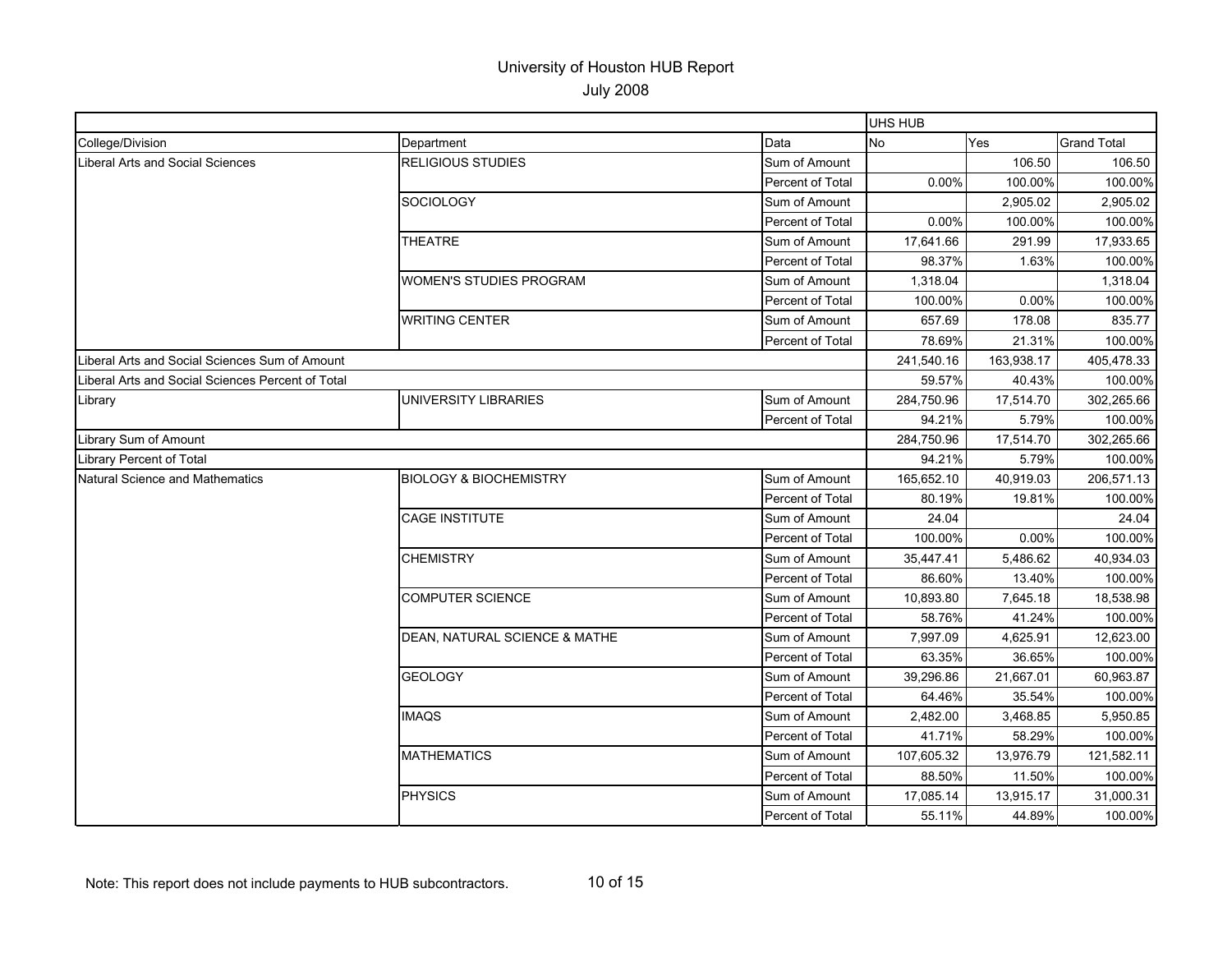|                                                  |                                           |                  | <b>UHS HUB</b> |            |                    |
|--------------------------------------------------|-------------------------------------------|------------------|----------------|------------|--------------------|
| College/Division                                 | Department                                | Data             | No             | Yes        | <b>Grand Total</b> |
| Natural Science and Mathematics Sum of Amount    |                                           |                  | 386,483.76     | 111,704.56 | 498,188.32         |
| Natural Science and Mathematics Percent of Total |                                           |                  | 77.58%         | 22.42%     | 100.00%            |
| Optometry                                        | <b>DEAN, OPTOMETRY</b>                    | Sum of Amount    | 32,724.32      | 14,200.54  | 46,924.86          |
|                                                  |                                           | Percent of Total | 69.74%         | 30.26%     | 100.00%            |
|                                                  | <b>OPT VISION SCIENCES</b>                | Sum of Amount    | 21,610.38      | 8.439.29   | 30,049.67          |
|                                                  |                                           | Percent of Total | 71.92%         | 28.08%     | 100.00%            |
|                                                  | <b>OPTOMETRY CLINIC</b>                   | Sum of Amount    | 34,209.75      | 2,383.82   | 36,593.57          |
|                                                  |                                           | Percent of Total | 93.49%         | 6.51%      | 100.00%            |
| Optometry Sum of Amount                          |                                           |                  | 88,544.45      | 25,023.65  | 113,568.10         |
| Optometry Percent of Total                       |                                           |                  | 77.97%         | 22.03%     | 100.00%            |
| Pharmacy                                         | <b>CLINICAL PHARMACY &amp; ADMINISTRA</b> | Sum of Amount    | 8,465.72       | 2,401.95   | 10,867.67          |
|                                                  |                                           | Percent of Total | 77.90%         | 22.10%     | 100.00%            |
|                                                  | <b>DEAN, PHARMACY</b>                     | Sum of Amount    | 64,014.36      | 9,203.35   | 73,217.71          |
|                                                  |                                           | Percent of Total | 87.43%         | 12.57%     | 100.00%            |
|                                                  | PHARMACOLOGICAL & PHARMACEUTIC            | Sum of Amount    | 63,144.62      | 17,566.25  | 80,710.87          |
|                                                  |                                           | Percent of Total | 78.24%         | 21.76%     | 100.00%            |
| Pharmacy Sum of Amount                           |                                           |                  | 135,624.70     | 29,171.55  | 164,796.25         |
| Pharmacy Percent of Total                        |                                           |                  | 82.30%         | 17.70%     | 100.00%            |
| Research                                         | ANIMAL CARE OPERATIONS                    | Sum of Amount    | 23,710.66      | 1,913.13   | 25,623.79          |
|                                                  |                                           | Percent of Total | 92.53%         | 7.47%      | 100.00%            |
|                                                  | CENTER FOR ADVANCED MATERIALS             | Sum of Amount    | 16,702.12      | 291.36     | 16,993.48          |
|                                                  |                                           | Percent of Total | 98.29%         | 1.71%      | 100.00%            |
|                                                  | <b>CMC</b>                                | Sum of Amount    | 9,994.11       | 1,068.76   | 11,062.87          |
|                                                  |                                           | Percent of Total | 90.34%         | 9.66%      | 100.00%            |
|                                                  | ENVIRONMENTAL INSTIT-HOUSTON              | Sum of Amount    | 6,097.31       | 95.00      | 6,192.31           |
|                                                  |                                           | Percent of Total | 98.47%         | 1.53%      | 100.00%            |
|                                                  | <b>GRANTS AND CONTRACTS</b>               | Sum of Amount    | 680.98         | 2,708.46   | 3,389.44           |
|                                                  |                                           | Percent of Total | 20.09%         | 79.91%     | 100.00%            |
|                                                  | HOUSTON COASTAL CENTER                    | Sum of Amount    | 709.17         |            | 709.17             |
|                                                  |                                           | Percent of Total | 100.00%        | 0.00%      | 100.00%            |
|                                                  | INSTITUTE FOR MOLECULAR DESIGN            | Sum of Amount    | 160.99         |            | 160.99             |
|                                                  |                                           | Percent of Total | 100.00%        | 0.00%      | 100.00%            |
|                                                  | INSTITUTE FOR SPACE SYSTEMS               | Sum of Amount    | 811.60         | 494.00     | 1,305.60           |
|                                                  |                                           | Percent of Total | 62.16%         | 37.84%     | 100.00%            |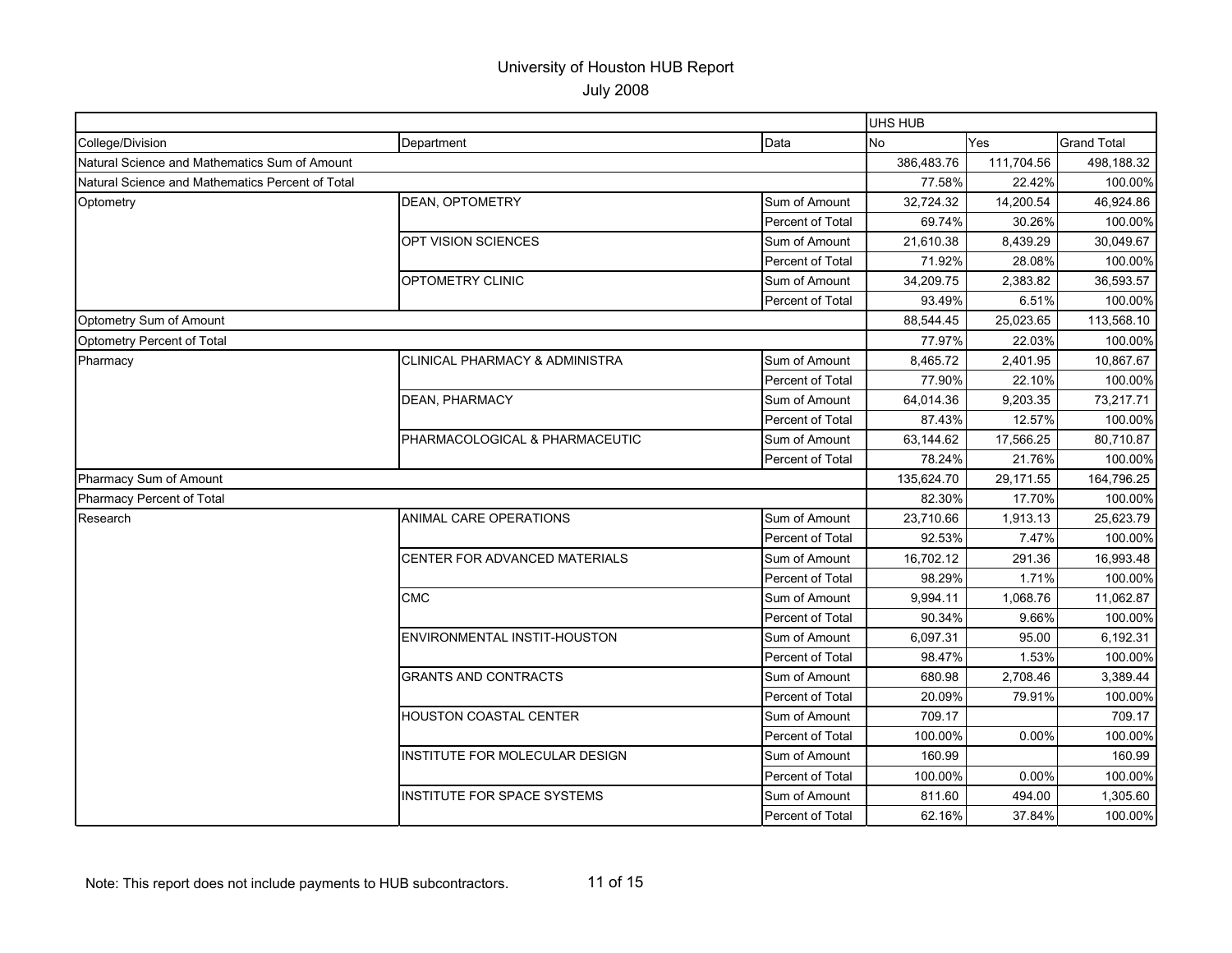|                                  |                                       |                         | UHS HUB    |           |                    |
|----------------------------------|---------------------------------------|-------------------------|------------|-----------|--------------------|
| College/Division                 | Department                            | Data                    | No         | Yes       | <b>Grand Total</b> |
| Research                         | OFFICE OF TECHNOLOGY MANAGEMEN        | Sum of Amount           | 20,517.72  | 438.30    | 20,956.02          |
|                                  |                                       | Percent of Total        | 97.91%     | 2.09%     | 100.00%            |
|                                  | <b>RESEARCH DIVISION OFFICE</b>       | Sum of Amount           | 14,082.57  | 7,472.36  | 21,554.93          |
|                                  |                                       | <b>Percent of Total</b> | 65.33%     | 34.67%    | 100.00%            |
|                                  | <b>RESEARCH FINANCIAL SERVICES</b>    | Sum of Amount           | 134.74     |           | 134.74             |
|                                  |                                       | <b>Percent of Total</b> | 100.00%    | $0.00\%$  | 100.00%            |
|                                  | <b>RESEARCH INFORMATION CENTER</b>    | Sum of Amount           | 5,413.74   | 1,660.04  | 7,073.78           |
|                                  |                                       | Percent of Total        | 76.53%     | 23.47%    | 100.00%            |
|                                  | RESEARCH POLICIES/COMP/COMMITT        | Sum of Amount           | 325.08     |           | 325.08             |
|                                  |                                       | Percent of Total        | 100.00%    | 0.00%     | 100.00%            |
|                                  | <b>RESEARCH SERVICES</b>              | Sum of Amount           | 1,038.67   |           | 1,038.67           |
|                                  |                                       | <b>Percent of Total</b> | 100.00%    | 0.00%     | 100.00%            |
|                                  | SPACE VACUUM EPITAXY CENTER           | Sum of Amount           | 543.95     |           | 543.95             |
|                                  |                                       | Percent of Total        | 100.00%    | 0.00%     | 100.00%            |
|                                  | SUPER CONDUCT & ADV MATERIALS         | Sum of Amount           | 3,055.61   |           | 3,055.61           |
|                                  |                                       | Percent of Total        | 100.00%    | 0.00%     | 100.00%            |
|                                  | TCSUH                                 | Sum of Amount           | 41,173.09  | 1,280.46  | 42,453.55          |
|                                  |                                       | Percent of Total        | 96.98%     | 3.02%     | 100.00%            |
|                                  | <b>TIMES</b>                          | Sum of Amount           | 18,101.40  | 646.49    | 18,747.89          |
|                                  |                                       | <b>Percent of Total</b> | 96.55%     | 3.45%     | 100.00%            |
|                                  | TX LEARNING/COMPUTATIONAL CTR         | Sum of Amount           | 139,316.21 | 1,653.75  | 140,969.96         |
|                                  |                                       | Percent of Total        | 98.83%     | 1.17%     | 100.00%            |
| Research Sum of Amount           |                                       |                         | 302,569.72 | 19,722.11 | 322,291.83         |
| <b>Research Percent of Total</b> |                                       |                         | 93.88%     | 6.12%     | 100.00%            |
| <b>Student Affairs</b>           | <b>CAMPUS ACTIVITIES</b>              | Sum of Amount           | 29,154.16  | 8,642.15  | 37,796.31          |
|                                  |                                       | Percent of Total        | 77.13%     | 22.87%    | 100.00%            |
|                                  | <b>CAMPUS RECREATION</b>              | Sum of Amount           | 99,171.77  | 30,347.09 | 129,518.86         |
|                                  |                                       | Percent of Total        | 76.57%     | 23.43%    | 100.00%            |
|                                  | <b>CENTER FOR STUDENTS W/DISABILI</b> | Sum of Amount           | 20,393.48  | 5,686.15  | 26,079.63          |
|                                  |                                       | Percent of Total        | 78.20%     | 21.80%    | 100.00%            |
|                                  | CHILD CARE CENTER                     | Sum of Amount           | 7,272.45   | 3,908.05  | 11,180.50          |
|                                  |                                       | Percent of Total        | 65.05%     | 34.95%    | 100.00%            |
|                                  | <b>COUNSELING AND PSYCH SVCS</b>      | Sum of Amount           | 1,227.28   | 494.75    | 1,722.03           |
|                                  |                                       | Percent of Total        | 71.27%     | 28.73%    | 100.00%            |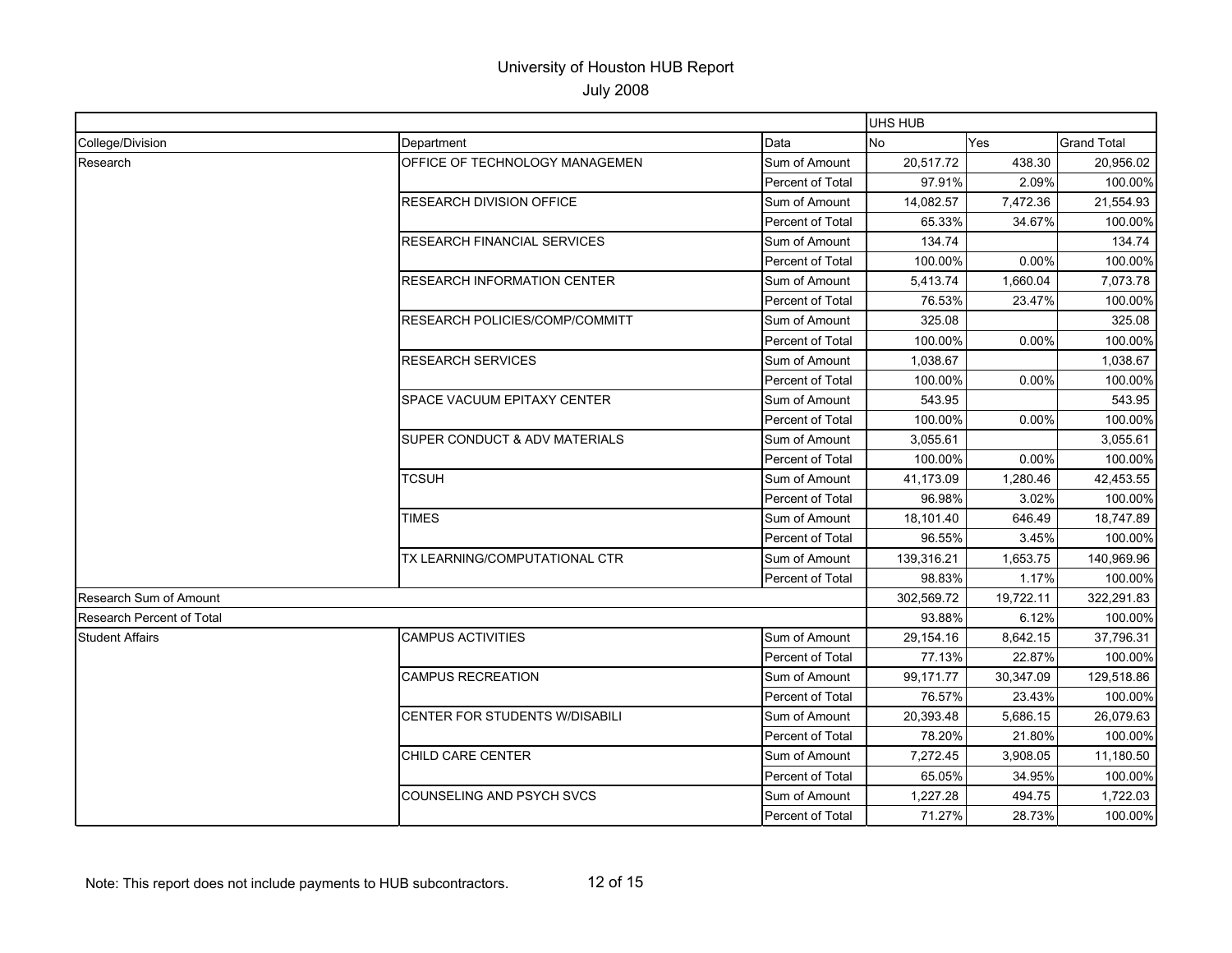|                                         |                                       | UHS HUB          |            |            |                    |
|-----------------------------------------|---------------------------------------|------------------|------------|------------|--------------------|
| College/Division                        | Department                            | Data             | <b>No</b>  | <b>Yes</b> | <b>Grand Total</b> |
| <b>Student Affairs</b>                  | <b>DEAN OF STUDENTS</b>               | Sum of Amount    | 15,988.32  |            | 15,988.32          |
|                                         |                                       | Percent of Total | 100.00%    | 0.00%      | 100.00%            |
|                                         | INT'L STUDENT & SCHOLAR SERVIC        | Sum of Amount    | 61.94      | 826.28     | 888.22             |
|                                         |                                       | Percent of Total | 6.97%      | 93.03%     | 100.00%            |
|                                         | LEARNING AND ASSESSMENT SVCS          | Sum of Amount    | 75.72      | 106.07     | 181.79             |
|                                         |                                       | Percent of Total | 41.65%     | 58.35%     | 100.00%            |
|                                         | LEARNING SUPPORT SERVICES             | Sum of Amount    | 2,623.75   | 369.64     | 2,993.39           |
|                                         |                                       | Percent of Total | 87.65%     | 12.35%     | 100.00%            |
|                                         | <b>RELIGION CENTER</b>                | Sum of Amount    | 1,600.00   |            | 1,600.00           |
|                                         |                                       | Percent of Total | 100.00%    | 0.00%      | 100.00%            |
|                                         | <b>RESIDENTIAL LIFE &amp; HOUSING</b> | Sum of Amount    | 614,507.82 | 22,984.89  | 637,492.71         |
|                                         |                                       | Percent of Total | 96.39%     | 3.61%      | 100.00%            |
|                                         | <b>STUDENT AFFAIRS</b>                | Sum of Amount    | 15,335.63  | 21,132.17  | 36,467.80          |
|                                         |                                       | Percent of Total | 42.05%     | 57.95%     | 100.00%            |
|                                         | STUDENT HEALTH CENTER                 | Sum of Amount    | 5,234.41   | 12,796.51  | 18,030.92          |
|                                         |                                       | Percent of Total | 29.03%     | 70.97%     | 100.00%            |
|                                         | STUDENT PHARMACY                      | Sum of Amount    | 4,339.00   |            | 4,339.00           |
|                                         |                                       | Percent of Total | 100.00%    | 0.00%      | 100.00%            |
|                                         | <b>STUDENT PUBLICATIONS</b>           | Sum of Amount    | 3.791.85   | 497.32     | 4.289.17           |
|                                         |                                       | Percent of Total | 88.41%     | 11.59%     | 100.00%            |
|                                         | UNIVERSITY CAREER SERVICES            | Sum of Amount    | 3,628.81   | 2,203.60   | 5,832.41           |
|                                         |                                       | Percent of Total | 62.22%     | 37.78%     | 100.00%            |
|                                         | UNIVERSITY CENTER                     | Sum of Amount    | 158,641.31 | 3,800.61   | 162,441.92         |
|                                         |                                       | Percent of Total | 97.66%     | 2.34%      | 100.00%            |
|                                         | UNIVERSITY TESTING SERVICES           | Sum of Amount    | 14,321.21  | 1,384.15   | 15,705.36          |
|                                         |                                       | Percent of Total | 91.19%     | 8.81%      | 100.00%            |
|                                         | URBAN EXPERIENCE VPSA                 | Sum of Amount    | 594.30     | 1,062.18   | 1,656.48           |
|                                         |                                       | Percent of Total | 35.88%     | 64.12%     | 100.00%            |
|                                         | <b>VETERAN SERVICES</b>               | Sum of Amount    | 560.42     |            | 560.42             |
|                                         |                                       | Percent of Total | 100.00%    | 0.00%      | 100.00%            |
| <b>Student Affairs Sum of Amount</b>    |                                       |                  | 998,523.63 | 116,241.61 | 1,114,765.24       |
| <b>Student Affairs Percent of Total</b> |                                       |                  | 89.57%     | 10.43%     | 100.00%            |
| Technology                              | CENTER FOR APPLIED TECHNOLOGY         | Sum of Amount    | 222.16     |            | 222.16             |
|                                         |                                       | Percent of Total | 100.00%    | $0.00\%$   | 100.00%            |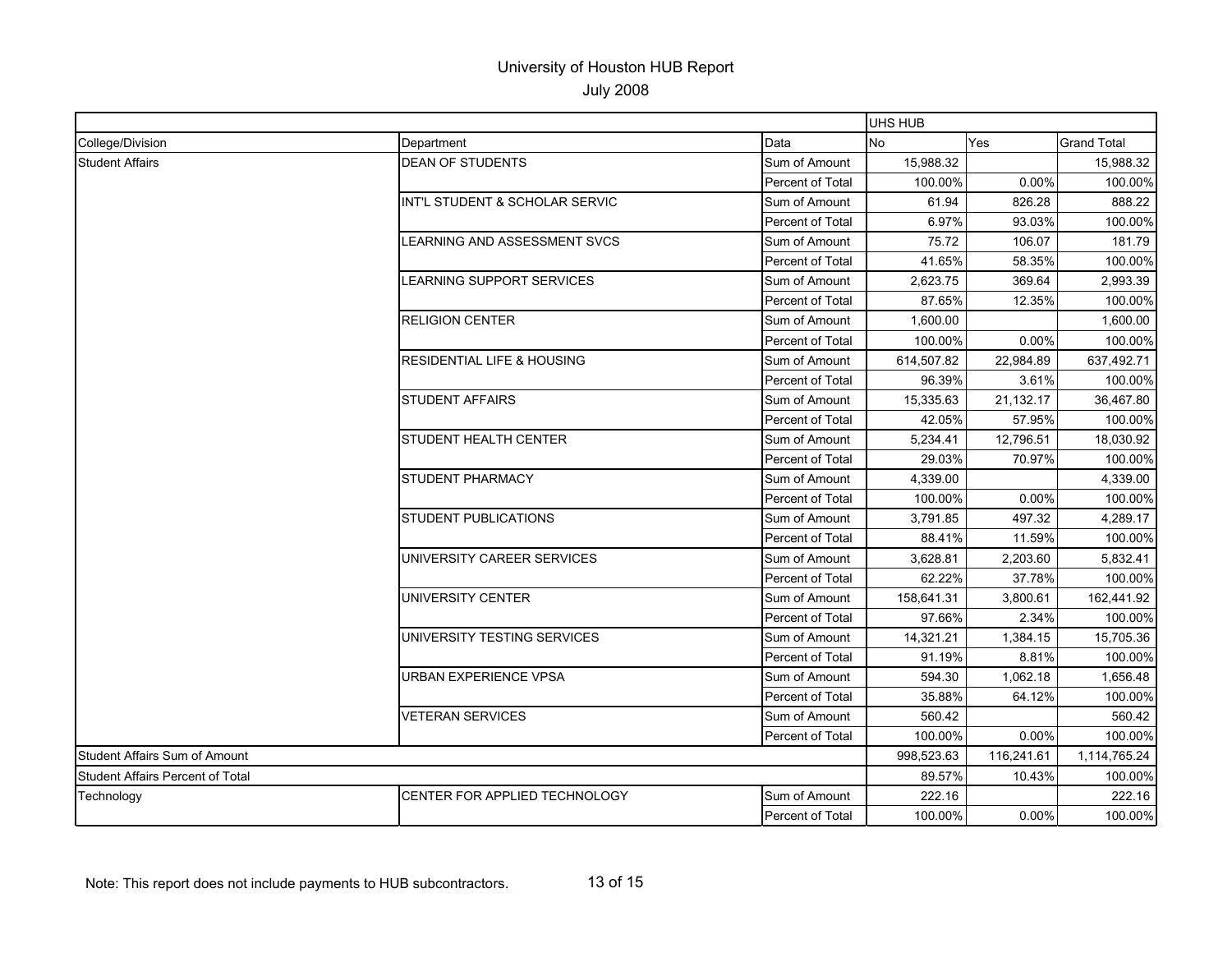|                                    |                                         |                         | <b>UHS HUB</b> |           |                    |
|------------------------------------|-----------------------------------------|-------------------------|----------------|-----------|--------------------|
| College/Division                   | Department                              | Data                    | No             | Yes       | <b>Grand Total</b> |
| Technology                         | CENTER FOR FUTURE OF HEALTH             | Sum of Amount           | 658.07         |           | 658.07             |
|                                    |                                         | Percent of Total        | 100.00%        | 0.00%     | 100.00%            |
|                                    | CENTER FOR LIFE SCIENCES TECH           | Sum of Amount           | 19,684.09      | 32,196.49 | 51,880.58          |
|                                    |                                         | Percent of Total        | 37.94%         | 62.06%    | 100.00%            |
|                                    | DEAN, TECHNOLOGY                        | Sum of Amount           | 3,028.40       | 6,619.47  | 9,647.87           |
|                                    |                                         | Percent of Total        | 31.39%         | 68.61%    | 100.00%            |
|                                    | ENGINEERING TECHNOLOGY                  | Sum of Amount           | 333.15         | 290.61    | 623.76             |
|                                    |                                         | Percent of Total        | 53.41%         | 46.59%    | 100.00%            |
|                                    | HUMAN DEVELOP AND CONSUMER SCI          | Sum of Amount           | 1,412.18       | 1,802.65  | 3,214.83           |
|                                    |                                         | Percent of Total        | 43.93%         | 56.07%    | 100.00%            |
|                                    | <b>INFORMATION &amp; LOGISTICS TECH</b> | Sum of Amount           | 3,214.53       | 357.82    | 3,572.35           |
|                                    |                                         | <b>Percent of Total</b> | 89.98%         | 10.02%    | 100.00%            |
|                                    | <b>TMAC</b>                             | Sum of Amount           | 367.04         |           | 367.04             |
|                                    |                                         | Percent of Total        | 100.00%        | 0.00%     | 100.00%            |
| Technology Sum of Amount           |                                         |                         | 28,919.62      | 41,267.04 | 70,186.66          |
| <b>Technology Percent of Total</b> |                                         |                         | 41.20%         | 58.80%    | 100.00%            |
| <b>University Advancement</b>      | ADVANCEMENT INFORMATION SVCS            | Sum of Amount           | 1,028.99       | 4,211.71  | 5,240.70           |
|                                    |                                         | Percent of Total        | 19.63%         | 80.37%    | 100.00%            |
|                                    | <b>ANNUAL GIVING</b>                    | Sum of Amount           | 3,774.58       |           | 3,774.58           |
|                                    |                                         | Percent of Total        | 100.00%        | 0.00%     | 100.00%            |
|                                    | <b>CREATIVE SERVICES</b>                | Sum of Amount           | 14,090.22      | 519.63    | 14,609.85          |
|                                    |                                         | Percent of Total        | 96.44%         | 3.56%     | 100.00%            |
|                                    | <b>DEVELOPMENT</b>                      | Sum of Amount           | 9,689.44       |           | 9,689.44           |
|                                    |                                         | Percent of Total        | 100.00%        | 0.00%     | 100.00%            |
|                                    | <b>DONOR &amp; ALUMNI RECORDS</b>       | Sum of Amount           | 7,972.85       |           | 7,972.85           |
|                                    |                                         | Percent of Total        | 100.00%        | 0.00%     | 100.00%            |
|                                    | <b>EXTERNAL COMMUNICATIONS</b>          | Sum of Amount           | 2,861.50       |           | 2,861.50           |
|                                    |                                         | Percent of Total        | 100.00%        | 0.00%     | 100.00%            |
|                                    | <b>MARKETING</b>                        | Sum of Amount           | 1,651.80       | 1,533.35  | 3,185.15           |
|                                    |                                         | Percent of Total        | 51.86%         | 48.14%    | 100.00%            |
|                                    | OFFICE OF SPECIAL EVENTS                | Sum of Amount           | 21,738.87      | 1,142.03  | 22,880.90          |
|                                    |                                         | Percent of Total        | 95.01%         | 4.99%     | 100.00%            |
|                                    | PLANNED GIVING                          | Sum of Amount           | 15,226.79      |           | 15,226.79          |
|                                    |                                         | Percent of Total        | 100.00%        | 0.00%     | 100.00%            |